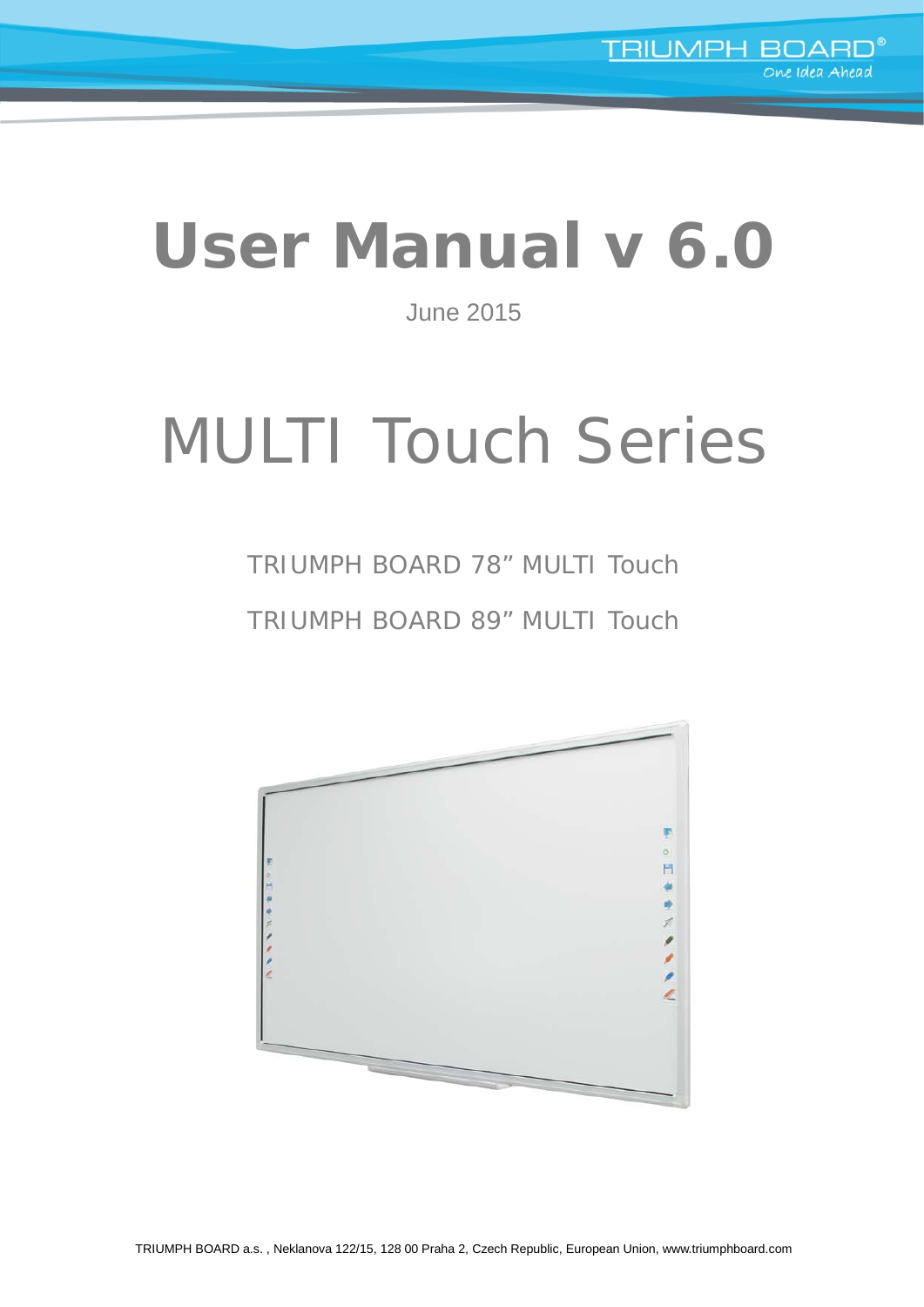# **DECLARATION OF CONFORMITY**

**TRIUMPH BOA** 

One Idea Ahead

#### **We TRIUMPH BOARD a.s., Neklanova 122/15, 128 00 Praha 2**

Declare under sole responsibility that the product:

## **TRIUMPH BOARD MULTI Touch Series Model: 78" MULTI Touch / 89" MULTI Touch EAN: 8592580120008 / 8592580120015**

Is in conformity of essential requirements of EU/CZ directives:

| <b>Czech Standards</b>             | <b>EU Standards</b>                   |
|------------------------------------|---------------------------------------|
| ČSN ETSI EN 301 489-1 V1.8.1:2008  | EN 55022: 2010                        |
| ∫ČSN ETSI EN 301 489-3 V1.4.1:2003 | EN 55024: 2010                        |
| ČSN ETSI EN 300 440-1 V1.4.1:2009  | EN 61000-3-2:2006 +A1: 2009 +A2: 2009 |
| ∣ČSN ETSI EN 300 440-2 V1.2.1:2009 | EN 61000-3-3:2008                     |
| ČSN EN 50371:2002                  |                                       |
| ČSN EN 60950-1 ed. 2:2006          |                                       |

and following Governmental regulations, as amended:

Government Regulation No. 17/2003 Coll. as amended (2006/95/EC including amendments) Government Regulation No. 616/2006 Coll. as amended (including amendments 2004/108/EC)

The last two digits of the year in which the CE marking was affixed: 15

Place of Issue: Praha

Datum of issue: 1st April 2015

**TRIUMPH BOARD** 

Ing. Ondřej Kryšpín, Chairman of the Board of Directors

Note: Translation from original CE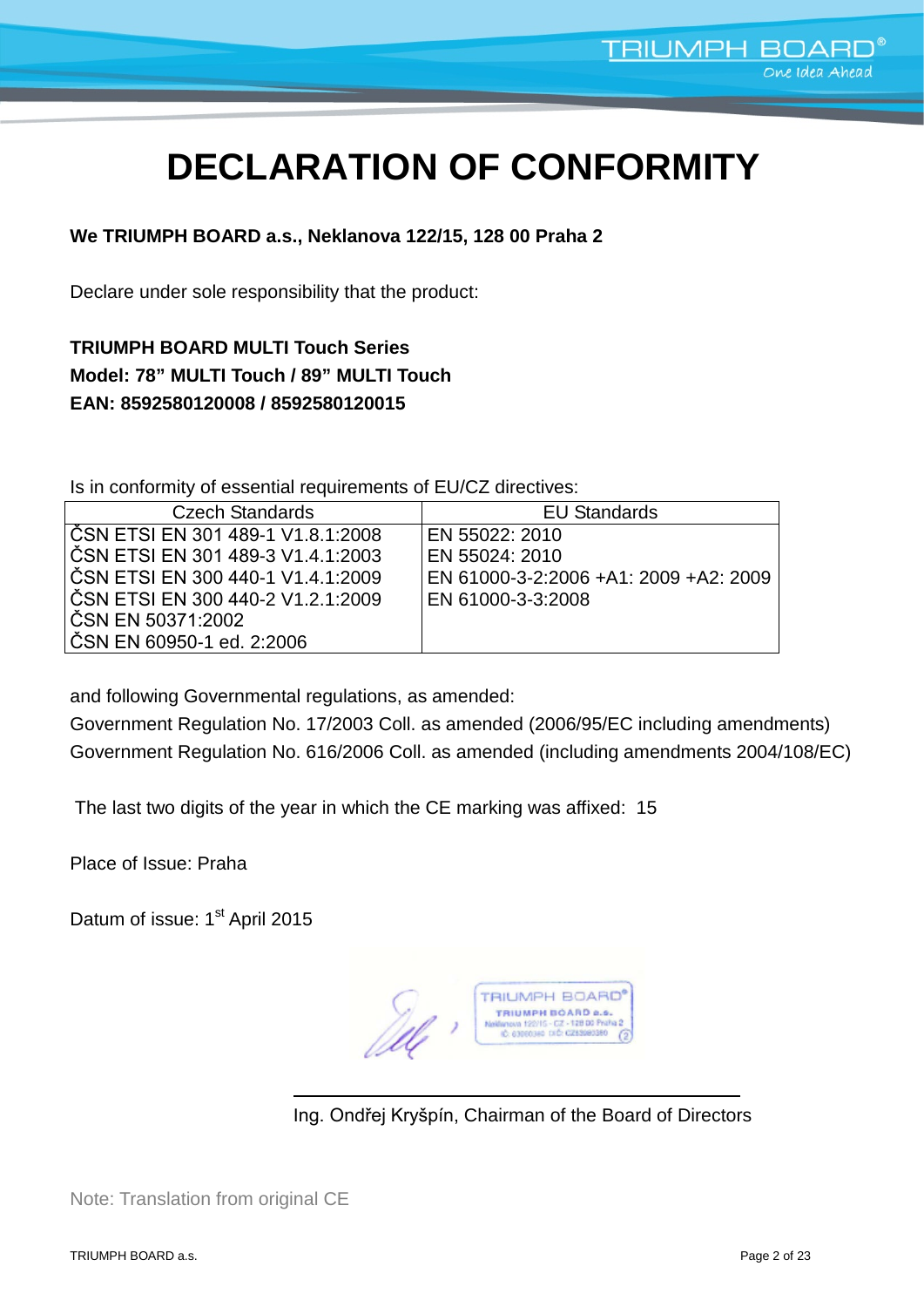# **Content**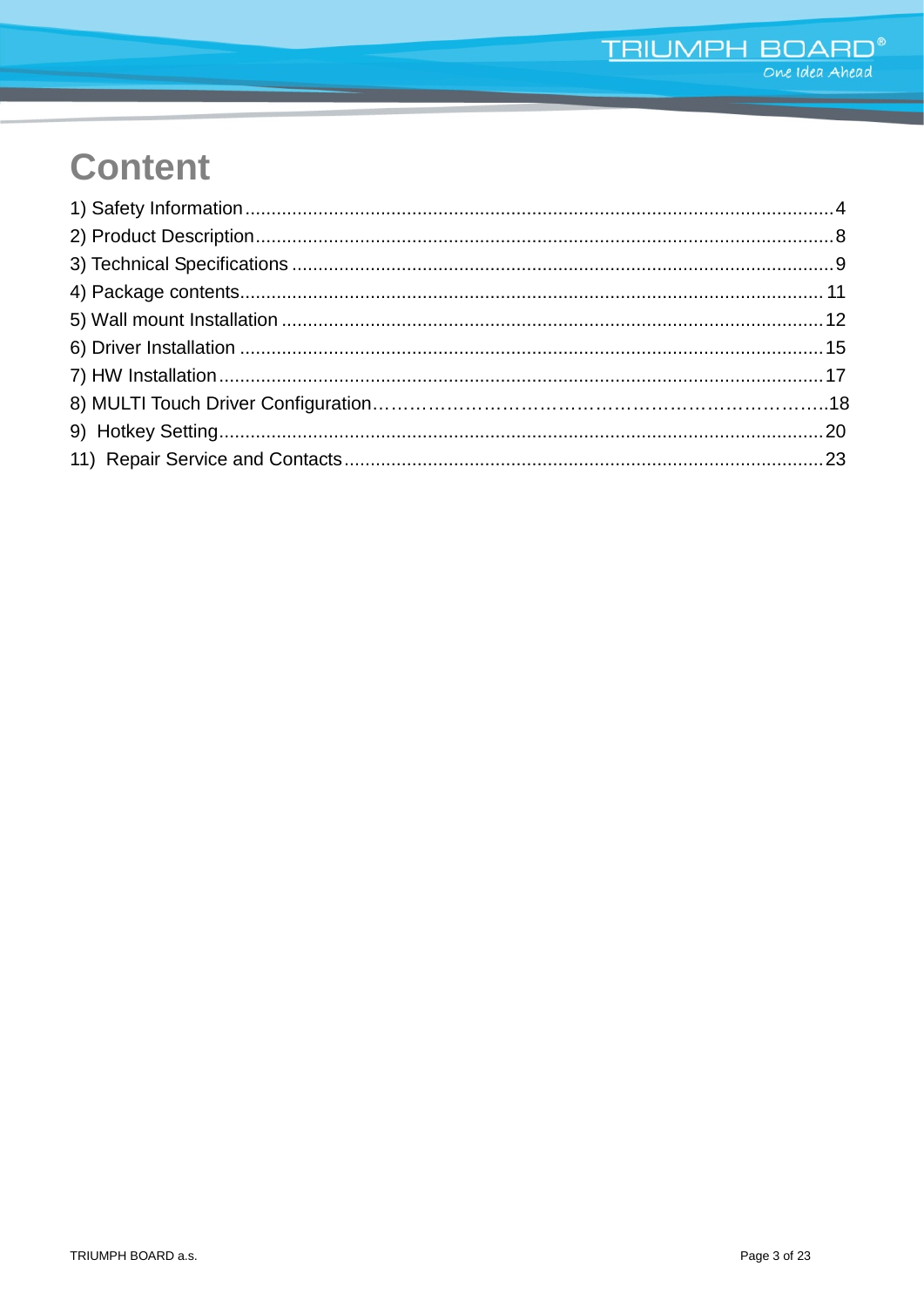# <span id="page-3-0"></span>**1) Safety Information**

**Please read, understand and follow the information contained in this User Guide before installation and use this product.**

#### **Safety Information**

This product was designed, and intended for use indoor via a USB cable or wireless USB receiver connected to a desktop or laptop computer. Use this product in an outdoor and/or wet environment could damage this product and create a potentially unsafe operating condition

| <b>Meaning of Signal Words</b> |                                                                                                      |  |  |  |  |
|--------------------------------|------------------------------------------------------------------------------------------------------|--|--|--|--|
| WARNING                        | Indicates a potential hazard that could result in serious injury or death and/or<br>property damage. |  |  |  |  |
| <b>CAUTION</b>                 | Indicates hazards that could result in minor or moderate injury and/or property<br>damage.           |  |  |  |  |



- o Please read, understand and follow all safety information contained in this User Manual before installation and use this product.
- o Do not use this product in an outdoor and/or wet environment.
- o Do not use this product near water. Electric shock will result.
- o This product is not intended for use by unsupervised children. Always provide proper adult supervision when using this product around children.
- o At least two qualified service technicians should perform the installation and removal procedure. Failure to do so could result in serious personal injury and/or damage from dropping this product.
- o Before installation, take the wall material and wall strength into consideration.
- o Always place this product on a stable and level surface.
- o Use only the designated wall mount and mobile stand hardware.
- o Follow all installation instructions carefully.
- o Make sure the mounting screws are properly sized to handle the weight of this product.
- o Make sure the mounting hardware is securely anchored to a solid structure.
- o Only plug the power cord, power plug or power adaptor into an AC power outlet with the proper and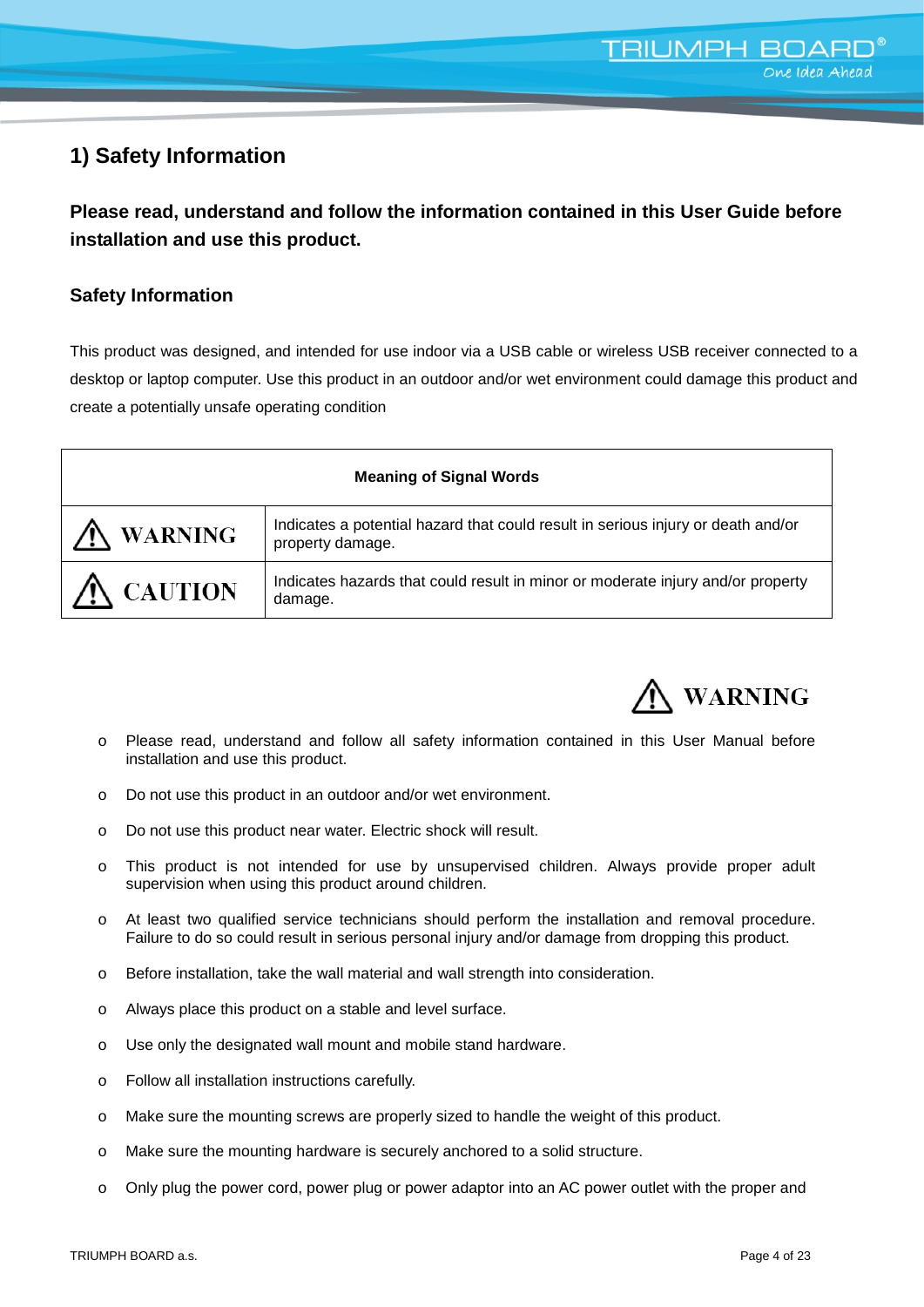**Safety Information (Continue….)** 



indicated power supply voltage and is effectively grounded (earthed) through the normal wiring. If this product is used at a power supply voltage other than the one indicated, it would fail and may result in fire or electric shock.

- $\circ$  If the power cord or power plug or power adaptor cannot be plugged into the AC power outlet, contact a licenses electrician to replace the AC power outlet with a properly grounded (**earthed**) one.
- o When you operate this product, the AC power outlet should be near this product and easily accessible.
- o The fact that this product operates satisfactorily does not imply that the AC power outlet is grounded (**earthed**) and that the installation is completely safe. For your safety, if in any doubt about the effective grounding (earthling) of the AC power point, consult a qualified electrician.
- o Do not defeat the purpose of the grounding (Earthing) plug (for example, do not use a conversion plug).
- o Always plug the power cord, power plug or power adaptor securely and firmly into an AC power outlet. Otherwise, overheating will occur, possibly resulting in electric shock or fire.
- o Do not pull, bend, rest objects on, or chafe the power cord or power plug or power adaptor. Damage to the power cord or power plug or power adaptor can cause fire or electric shock.
- o Do not attempt to repair the power cord, power plug or power adaptor. If the power cord or power plug or power adaptor is damaged or frayed, contact an authorized service representative for a replacement.
- o Periodically clean the power cord or power plug or power adaptor to ensure the connection is free of dust. In a damp environment, a contaminated connector can draw a significant amount of current that can generate heat and eventually cause fire if left unattended over an extended period of time.
- o Never move the power cord or power plug or power adaptor with wet hands. Electric shock will result.
- o Stop operation immediately if your product emits smoke, excessive heat, abnormal smell or unusual noise. These conditions can cause fire or electronic shock. Immediately turn your product off and unplug the power cord or power plug or power adaptor, and contact an authorized service representative for service.
- o When disconnecting this product, hold the power plug or the power adaptor instead of the power cord. Pulling on a power cord forcibly can damage it and cause fire or electric shock.
- o To prevent fire or shock hazard, do not expose this product to rain or any type of moisture.
- o If metal objects or a liquid get into this product, turn this product off and unplug this product immediately. Contact an authorized service representative for service. Operating the contaminated product can cause fire or electronic shock.
- o Never open or remove unit covers that are screwed with screws. A high-voltage component can cause electric shock.
- o Do not alter this product or modify any parts. Alternation or modification can cause fire or electronic shock
- o Before cleaning this product, unplug the power cord or power plug or power adaptor as electric shock may result.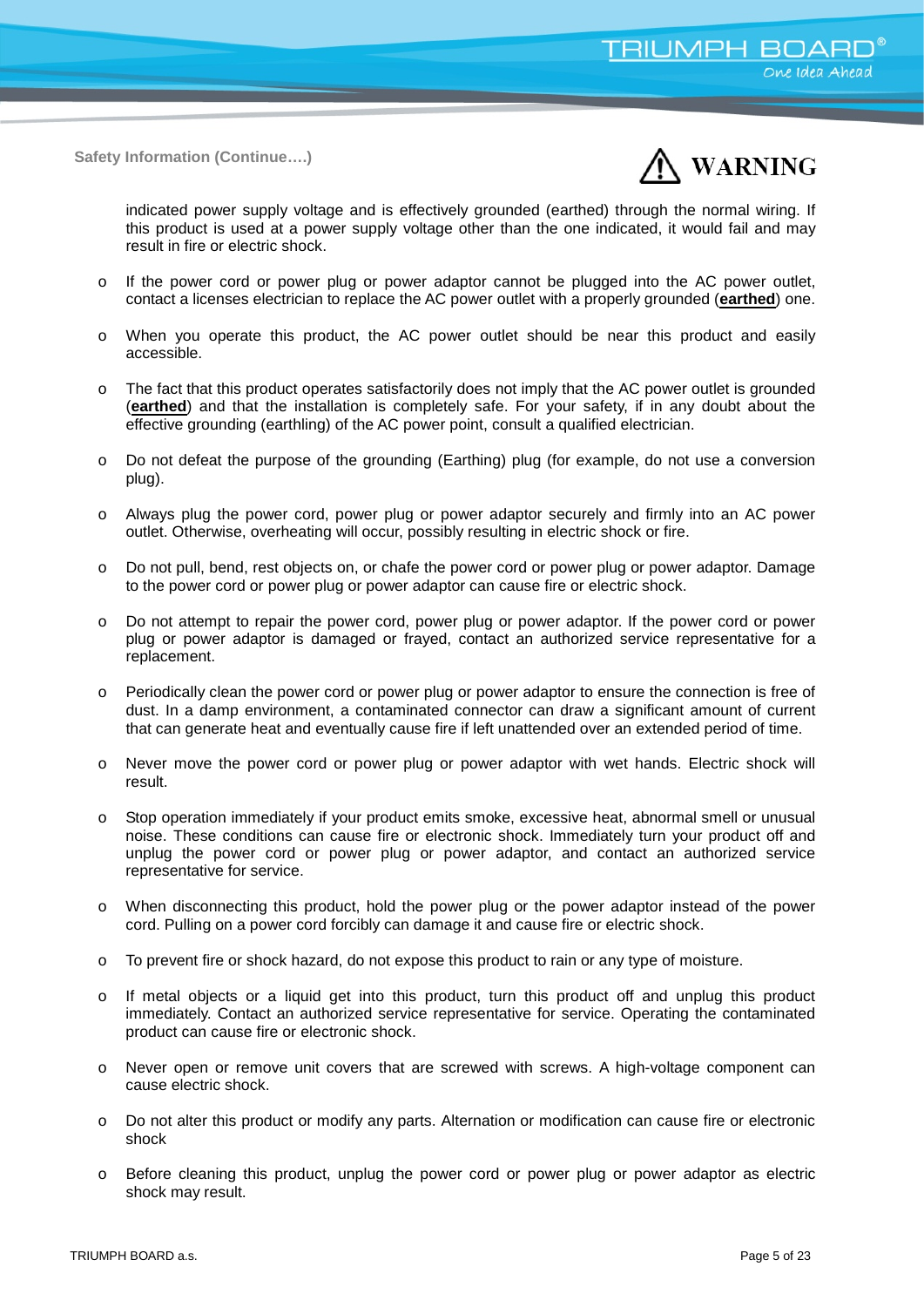**Safety Information (Continue….)** 



- o Do not open or alter the casing of this product. Electric shock or injury may result.
- o Be careful about the location of the power cord, power plug or power adaptor to avoid that it trips someone or causes this product to fall, etc. It may cause injury or product failure.
- Do not leave this product or any of its accessories on the floor to avoid someone breaking it when stepping on it or injury by tripping on it.
- o Use only the included power cord or power plug or power adaptor. If other power cord or power plug or power adaptor is used, fire or electric shock might result.
- o Do not operate this product in a location with high temperature or high humidity. This product is suitable to work under: Temperature: 10℃ to 40℃; Humidity: 10% to 80%; NO condensation.
- $\circ$  Unplug the power cord, power plug or power adaptor from the AC power outlet when:
	- The power cord or power supply plug is damaged.
	- A liquid is spilled onto this product.
	- This product is exposed to rain or water.
	- This product becomes malfunctions and/or need repairing.
	- This product falls or after its cabinet is damaged.



- This product must be disposed in accordance with the relevant federal, state, and local laws and regulations.
- Do not install this product other than by qualified service personnel.
- Avoid fire and heat source above 100℃.
- When this product is not used over an extended period of time, switch it off and unplug the power plug or power adaptor. If it is unused and is left connected to a power source for a long period, degraded insulation may cause electronic shock, current leakage or fire.
- Do not position this product in a location where it is unstable.
- Do not place this product in a hot humid or dusty environment. Prolonged exposure to these adverse conditions may cause fire or electric shock.
- When moving this product, be sure to unplug the power cord, plug or power adaptor from the AC power outlet. If this product is moved with the power cord or plug or power attached, it can cause damage to the power cord, plug or power adaptor which could result in fire or electric shock.
- After installing or moving this product, lock the casters when it is hanging on a mobile stand.
- If this product falls down or gets damaged, turn this product off and unplug the power cord or power plug or power adaptor. Otherwise, it may cause fire or electric shock.
- Do not put drinks, other liquids or heavy items on the tray or screen. Accidental spillage of liquid into this product may cause severe damage. If this occurs, turn this product off, unplug the power cord or power plug or power adaptor and contact an authorized service representative for service.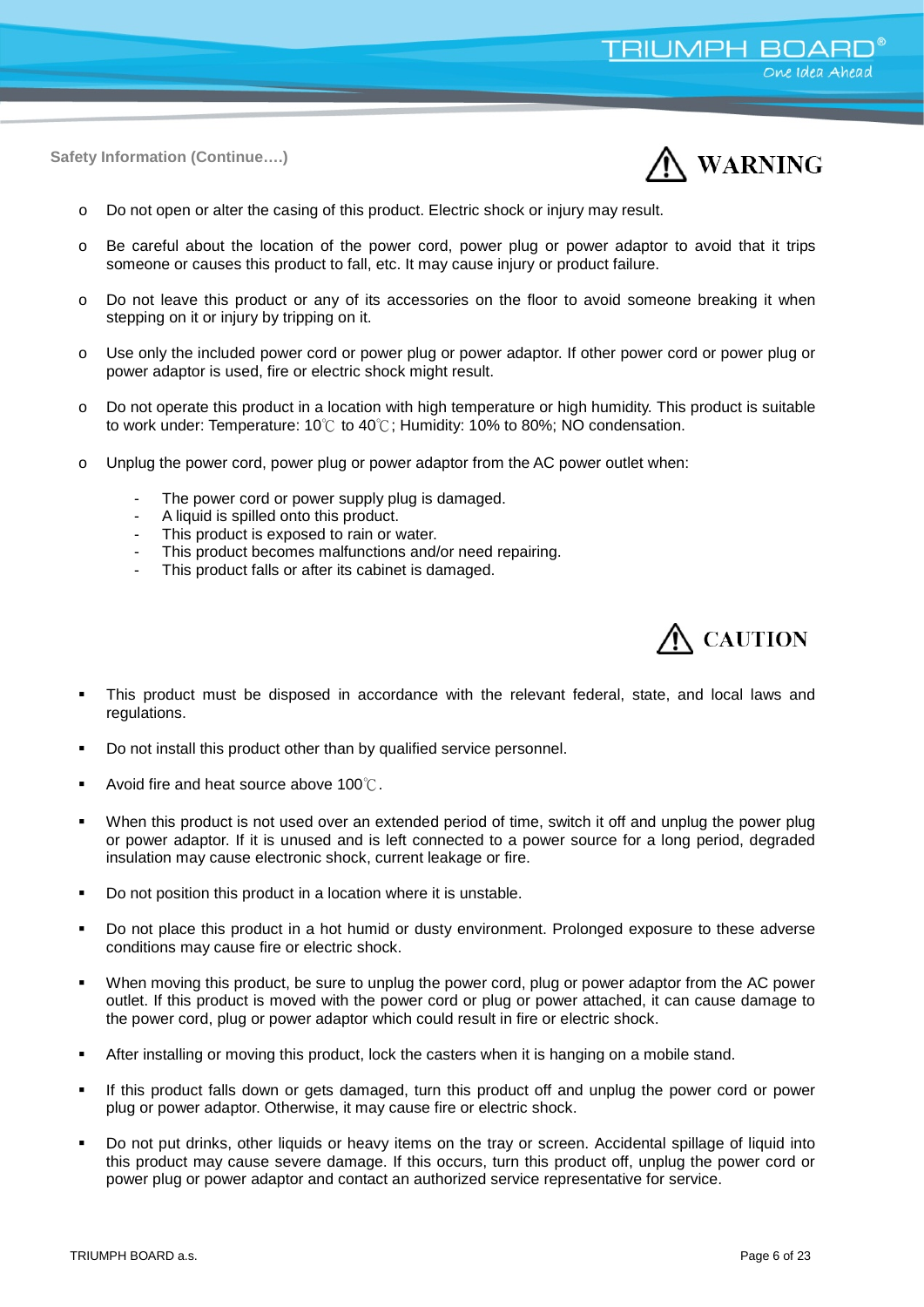



- **Do not lean against this product even when this product is mounted on the wall.**
- Do not install this product where it may be exposed to direct sunlight, near heating equipment, or near air-conditioning vents.
- Do not install this product in strong sunlight or strong lighting.
- Do not install this product in locations where the temperature may change suddenly.
- Do not allow writing to remain on the screen for an extended period of time as it will become harder to erase.
- Do not erase with an overly dirty eraser.
- Use commercially available white board cleaner for hard-to-erase stains.
- Use only designated markers and erasers. Use of accessories other than those authorized (such as oilbased markers) may damage the screen or result in hard-to-erase markings.
- Fasten the screws tightly to avoid that the stand or this product falls which may cause injury or damage.
- Before installation, take the wall material and wall strength into consideration. For details, please consult your dealer.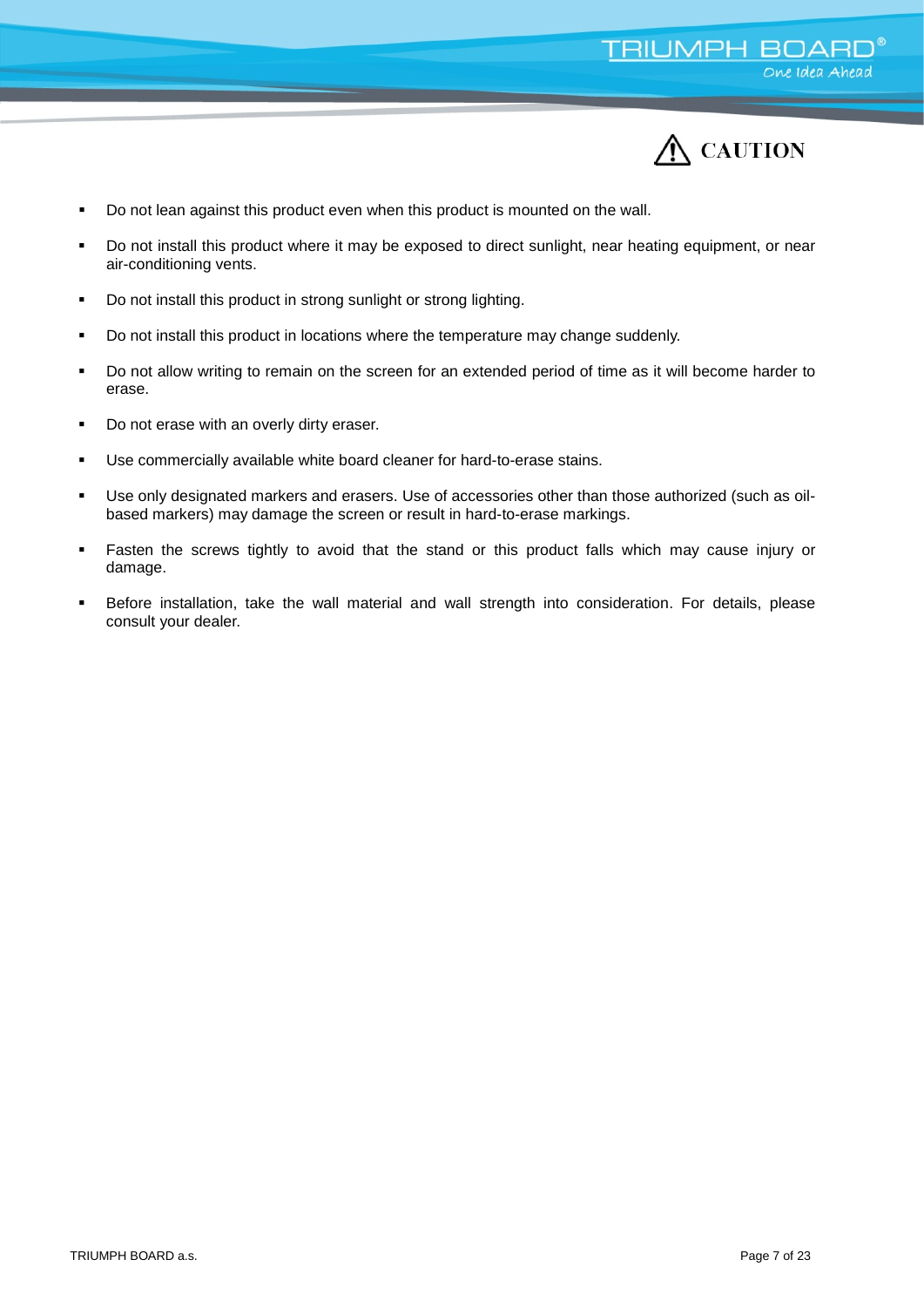# <span id="page-7-0"></span>**2) Product Description**

TRIUMPH BOARD MULTI Touch is an interactive whiteboard that allows 6 users to write, draw, move objects or 3 users to resize objects with two fingers and rotate two objects simultaneously. Truly multi-touch, requiring no separate multiuser mode settings. Users can write, draw and move objects with a finger, stylus or even a pointer.

TRIUMPH BOARD MULTI Touch connects to a computer through a fast USB 2.0 interface, makes the lecture more interactively and enhances the efficiency of the class.

TRIUMPH BOARD MULTI Touch supports Linux, Mac, all Microsoft Windows & multiuser writing and common multi touch gestures currently recognized in Microsoft Win-7, 8. Use simple intuitive finger or hand gestures to toss, rotate or zoom in/out on objects

TRIUMPH BOARD MULTI Touch is based on IR Cell LED Optical technology which uses a combination of IR LEDs and photo transistors that are aligned in pairs around the active surface. These pairs of LEDs and photo transistors cast a grid over the surface. When the surface is touched, the beam of infrared light between the LEDs and the photo transistors is interrupted at the point of touch. This position is converted into an 'X' and a 'Y' coordinates, which the computer then converts into a mouse position.

TRIUMPH BOARD MULTI Touch interactive whiteboards are used in classrooms at all levels of education, in corporate board rooms and training rooms, in professional sports coaching, etc. Interactive whiteboards replace traditional whiteboards, flipcharts and other traditional systems

**For proper functioning of 6 users simultaneous writing on the whiteboard it is recommended to write at least 10 to 15 cm apart from each other and at different heights.**





MULTI Touch 78" MULTI Touch 89"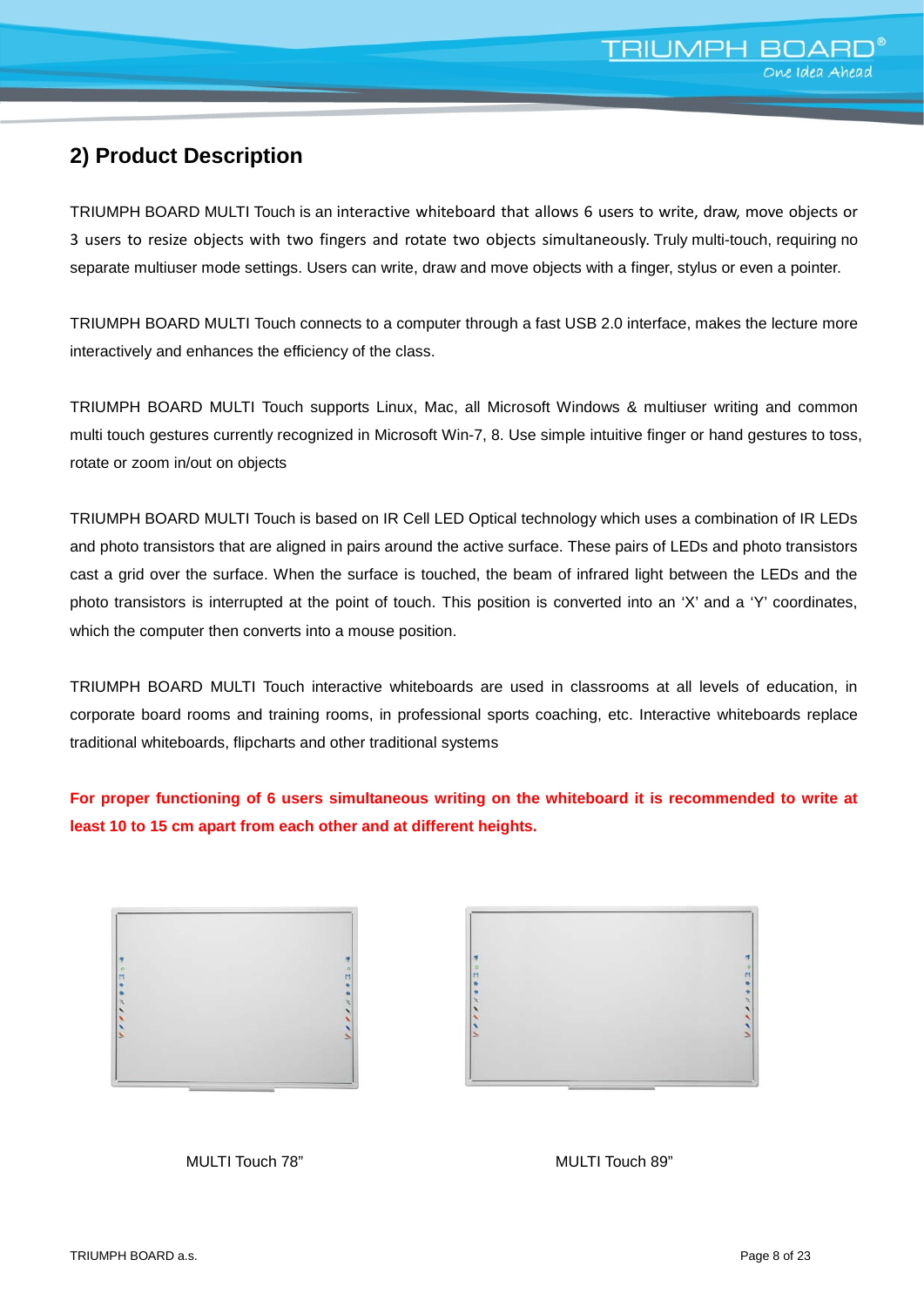# <span id="page-8-0"></span>**3) Technical Specifications**

# **TRIUMPH BOARD 78" MULTI Touch**

| EAN:                        | 8592580120008                                                          |
|-----------------------------|------------------------------------------------------------------------|
| Active screen area size:    | 1654 x 1161, 78.1" diagonal                                            |
| Aspect ratio:               | 4:3                                                                    |
| Technology:                 | IR (Infrared) cell LED optical                                         |
| Resolution:                 | 32767X32767                                                            |
| Projection screen area:     | 1518 x1138 mm                                                          |
| Interface Type:             | <b>USB 2.0</b>                                                         |
| Cable Length:               | 5 m (optional 10m cable)                                               |
| <b>Working Environment</b>  | -15 to $50^{\circ}$ C                                                  |
| Response time:              | 6 <sub>ms</sub>                                                        |
| Power supply:               | USB DC 5V from PC                                                      |
| Power consumption:          | < 0.5W                                                                 |
| Storage temperature:        | - 40 to $50^{\circ}$ C                                                 |
| <b>Humidity Operating</b>   | 20-90% non-condensing, storage 10-95%, noncondensing                   |
| Platform:                   | Windows 8, 7, Linux, MAC                                               |
| Board size without packing: | 1740.5 x1247x32 mm (width x height x depth without plastic pen tray)   |
| Board size with packing:    | 1820 x 1330 x 100 mm (width x height x depth without plastic pen tray) |
| Board weight (net):         | 16 kg                                                                  |
| Weight incl. packing:       | 29 kg                                                                  |
| Optional:                   | Speakers                                                               |

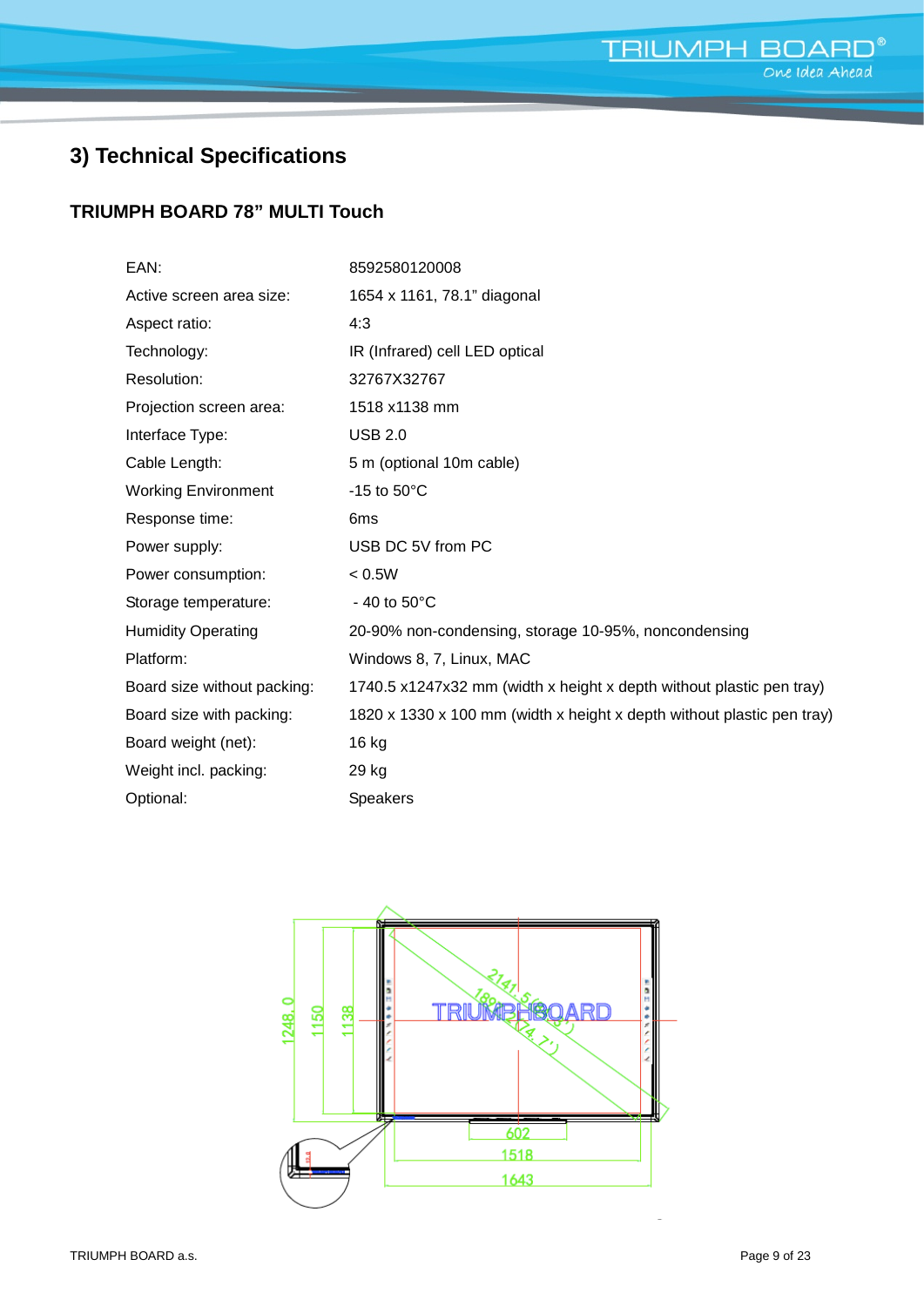# **TRIUMPH BOARD 89" MULTI Touch**

| EAN:                        | 8592580120015                                                           |
|-----------------------------|-------------------------------------------------------------------------|
| Active screen area size:    | 1931 x 1130, 89" diagonal                                               |
| Aspect ratio:               | 16:10                                                                   |
| Technology:                 | IR (Infrared) cell LED optical                                          |
| Resolution:                 | 32767x32767                                                             |
| Projection screen area:     | 1808 x 1130 mm (with the hotkeys)                                       |
| Interface Type              | <b>USB 2.0</b>                                                          |
| Cable Length                | 5 <sub>m</sub>                                                          |
| <b>Working Environment</b>  | -15 to $50^{\circ}$ C                                                   |
| Response time:              | 6 <sub>ms</sub>                                                         |
| Power supply:               | USB DC 5V from PC                                                       |
| Power consumption:          | < 0.5W                                                                  |
| Storage temperature:        | - 40 to $50^{\circ}$ C                                                  |
| <b>Humidity Operating:</b>  | 20-90% non-condensing, storage 10-95%, non-condensing                   |
| Platform:                   | Windows 8, 7, Linux, MAC                                                |
| Board size without packing: | 2000 x 1217 x 44.5 mm (width x height x depth without plastic pen tray) |
| Board size with packing:    | 2110 x 1330 x 100 mm (width x height x depth without plastic pen tray)  |
| Board weight (net):         | 18 kg                                                                   |
| Weight incl. packing:       | 31 kg                                                                   |
| Optional:                   | Speakers                                                                |

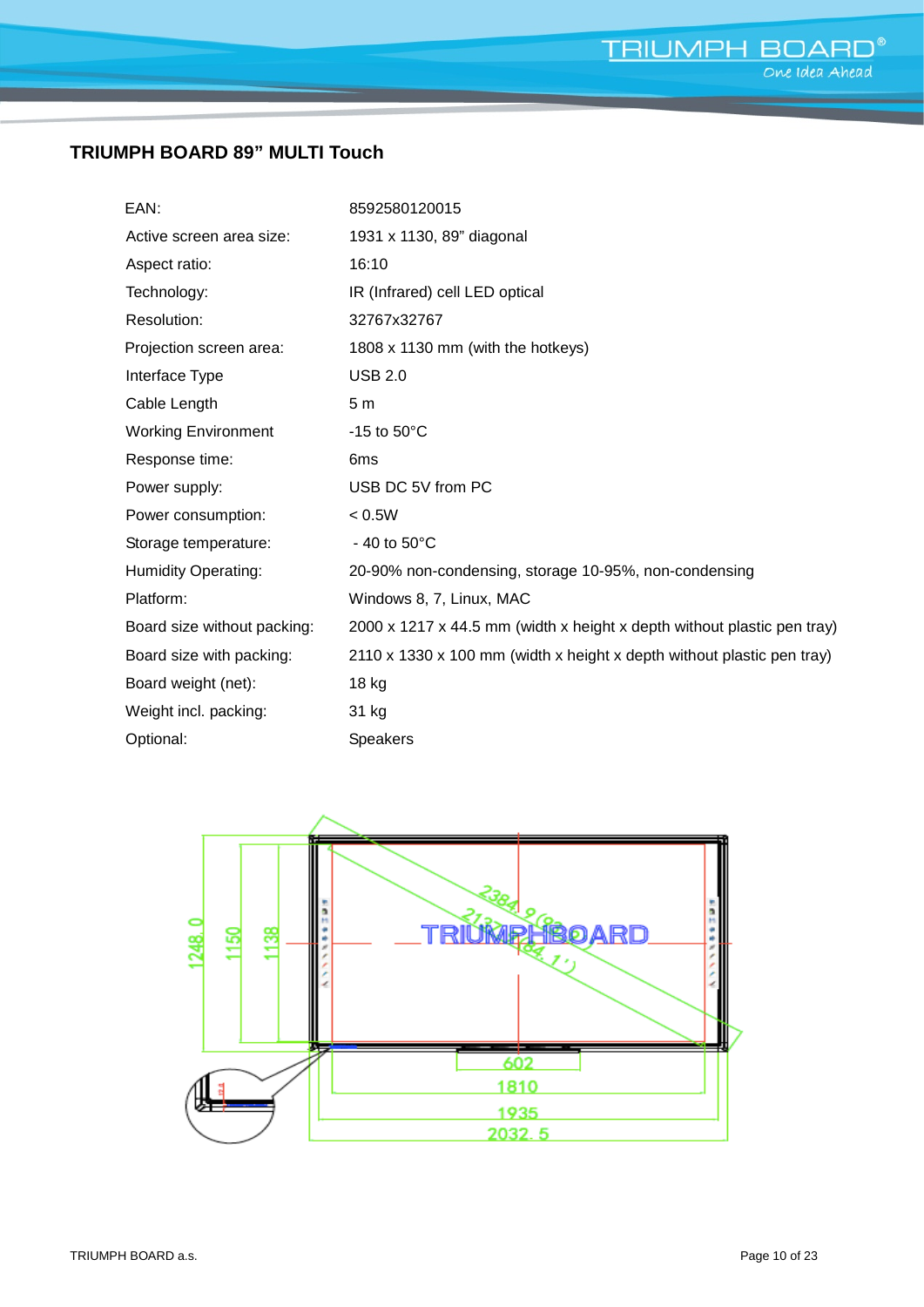# <span id="page-10-0"></span>**4) Package contents**

After unpacking, please make sure all of the following parts (subject to your purchase) are present

| <b>MULTI Touch - USB ready</b> |                                                                               |          |  |  |  |  |  |
|--------------------------------|-------------------------------------------------------------------------------|----------|--|--|--|--|--|
| <b>Item</b>                    | <b>Description</b>                                                            | Quantity |  |  |  |  |  |
|                                | Whiteboard with built-in IR Sensor                                            |          |  |  |  |  |  |
| 2                              | USB Cable 5m                                                                  |          |  |  |  |  |  |
| 3                              | Pen tray                                                                      |          |  |  |  |  |  |
| 4                              | TRIUMPH CLOUD Hotkey strips (50*50 mm sticked on the board)                   | 2        |  |  |  |  |  |
| 5                              | RM Easiteach Hotkey strip (50*50 mm)                                          | 2        |  |  |  |  |  |
| 6                              | Stylus (plastic pen)                                                          | 2        |  |  |  |  |  |
|                                | Eraser                                                                        |          |  |  |  |  |  |
| 8                              | Hard copy of mounting instructions                                            |          |  |  |  |  |  |
| 9                              | USB Flash stick with TRIUMPH CLOUD USB offline version                        |          |  |  |  |  |  |
|                                | + License Confirmation                                                        |          |  |  |  |  |  |
| 10                             | USB Flash stick with installation files of SW (MyScript Stylus, RM Easiteach, |          |  |  |  |  |  |
|                                | Display Note)                                                                 |          |  |  |  |  |  |
|                                | + License Confirmations                                                       |          |  |  |  |  |  |
| 11                             | Installation components set                                                   |          |  |  |  |  |  |
|                                |                                                                               |          |  |  |  |  |  |

**TRIUMPH BOARD®** 

One Idea Ahead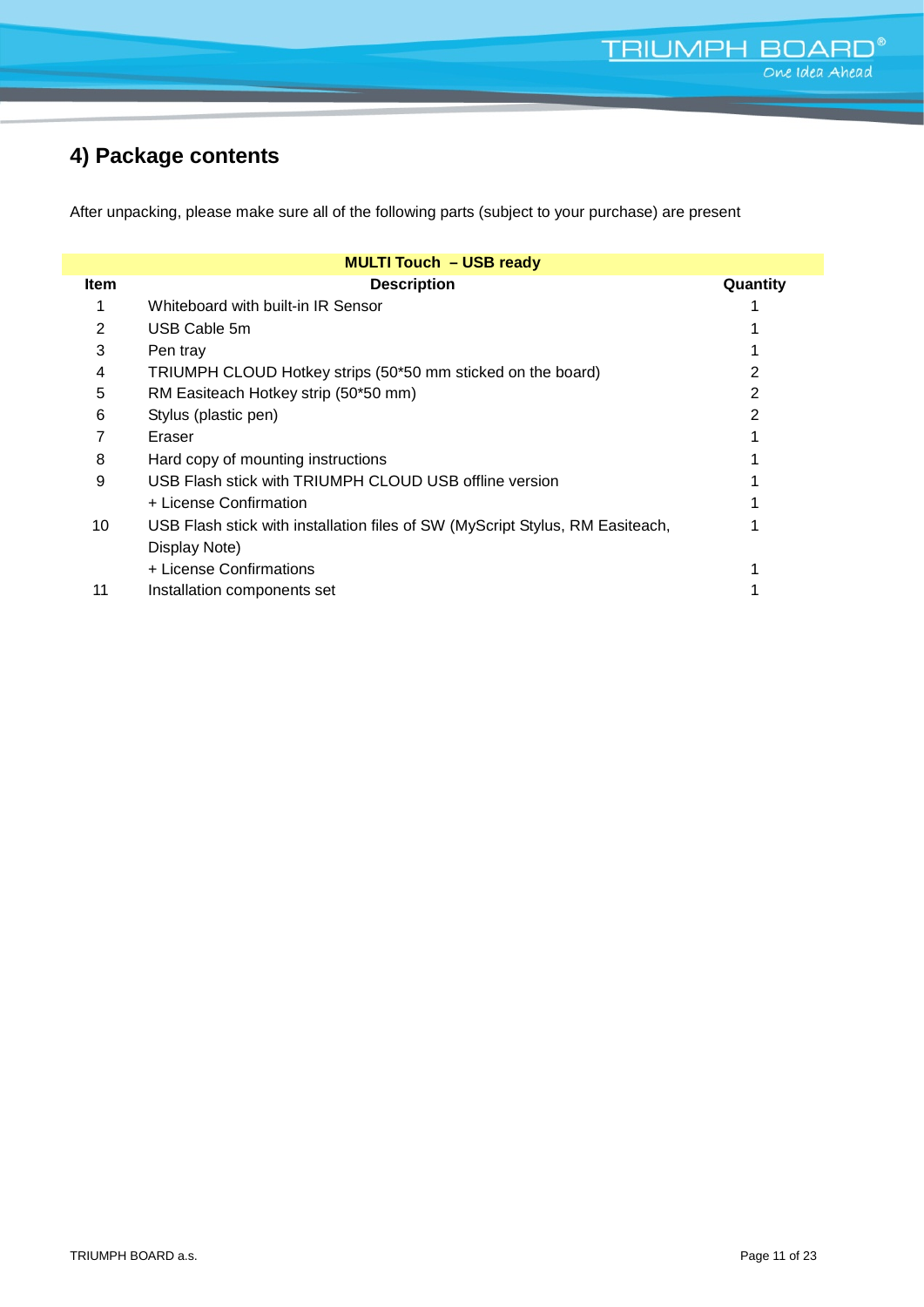# <span id="page-11-0"></span>**5) Wall mount Installation**

MULTI Touch 78"



TRIUMPH BOARD<sup>®</sup><br>One Idea Ahead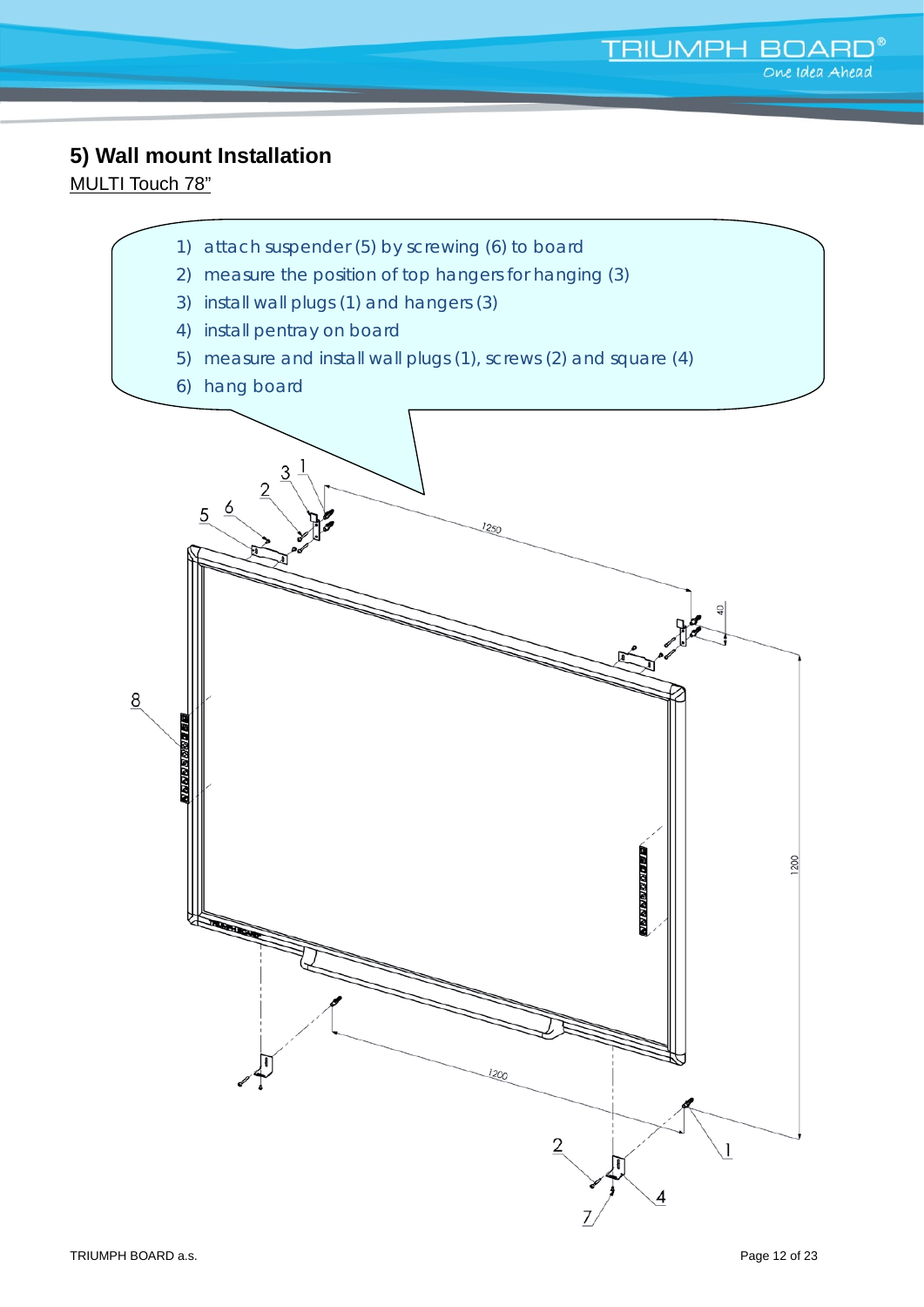**MULTI Touch 89"**

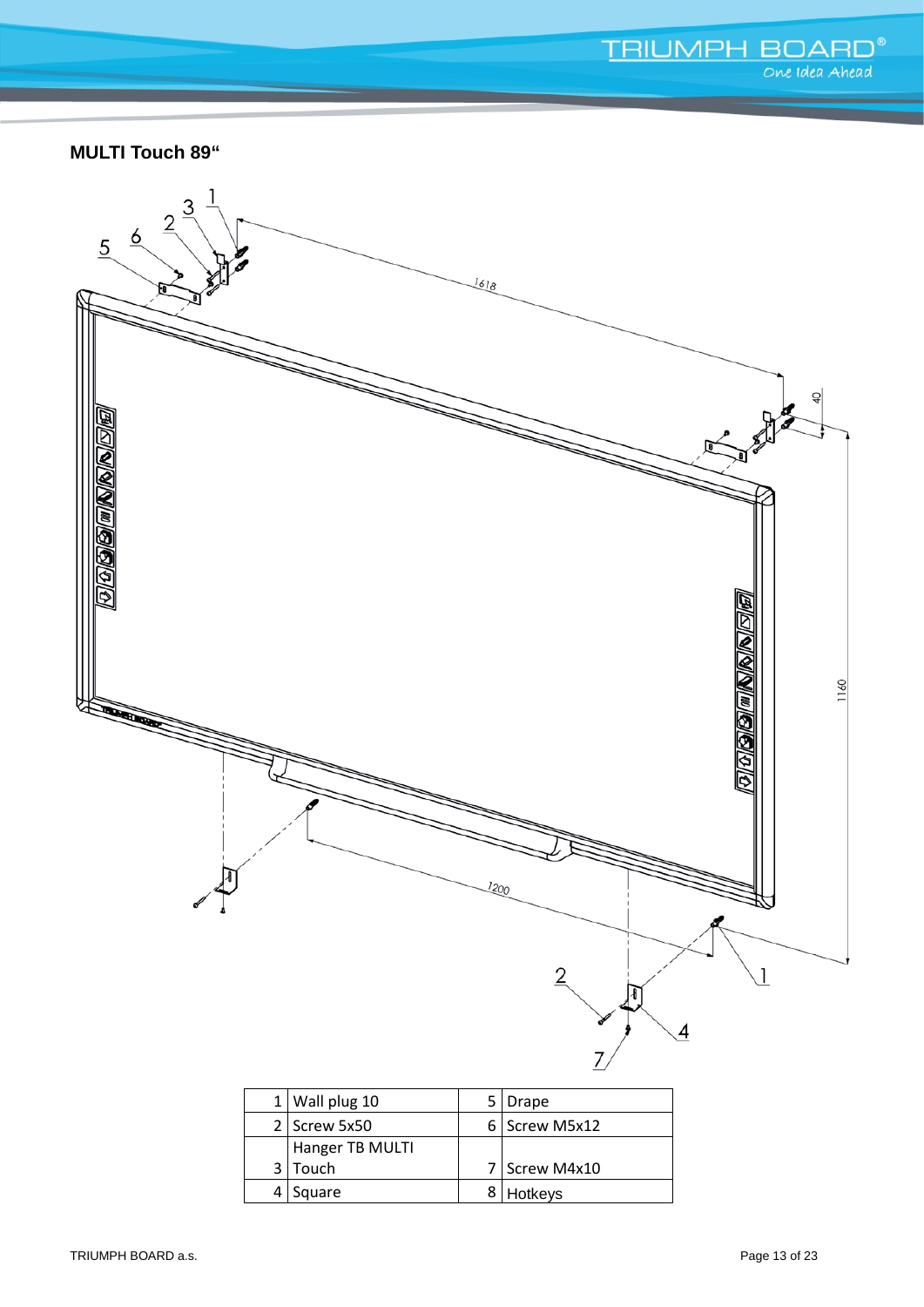

- o At least two qualified service technicians should perform the installation procedure. Serious personal injury and / or damage can result from dropping this product.
- o BEFORE the installation, please make sure both wall material and wall strength are suitable, otherwise, the board might fall which may cause injury and/or damage. Please consult your dealer for details.
- o Use only the designated wall mount.
- o Follow all installation instructions carefully.
- o Make sure the mounting screws are properly sized to handle the weight of the board.
- o Make sure the wall mount is firmly and securely anchored to a solid structure.
- o Make sure the board is fastened firmly and securely to the wall mount before using it.



- Do not install this product in location where it may be exposed to direct sunlight, near heating equipment, or near air-conditioning vents.
- Do not install this product in strong sunlight or strong lighting location.
- Do not install this product in location where the temperature may change suddenly.
- Avoid to install two or more of these products in the same room or adjacent to each other. Please consult your dealer for details.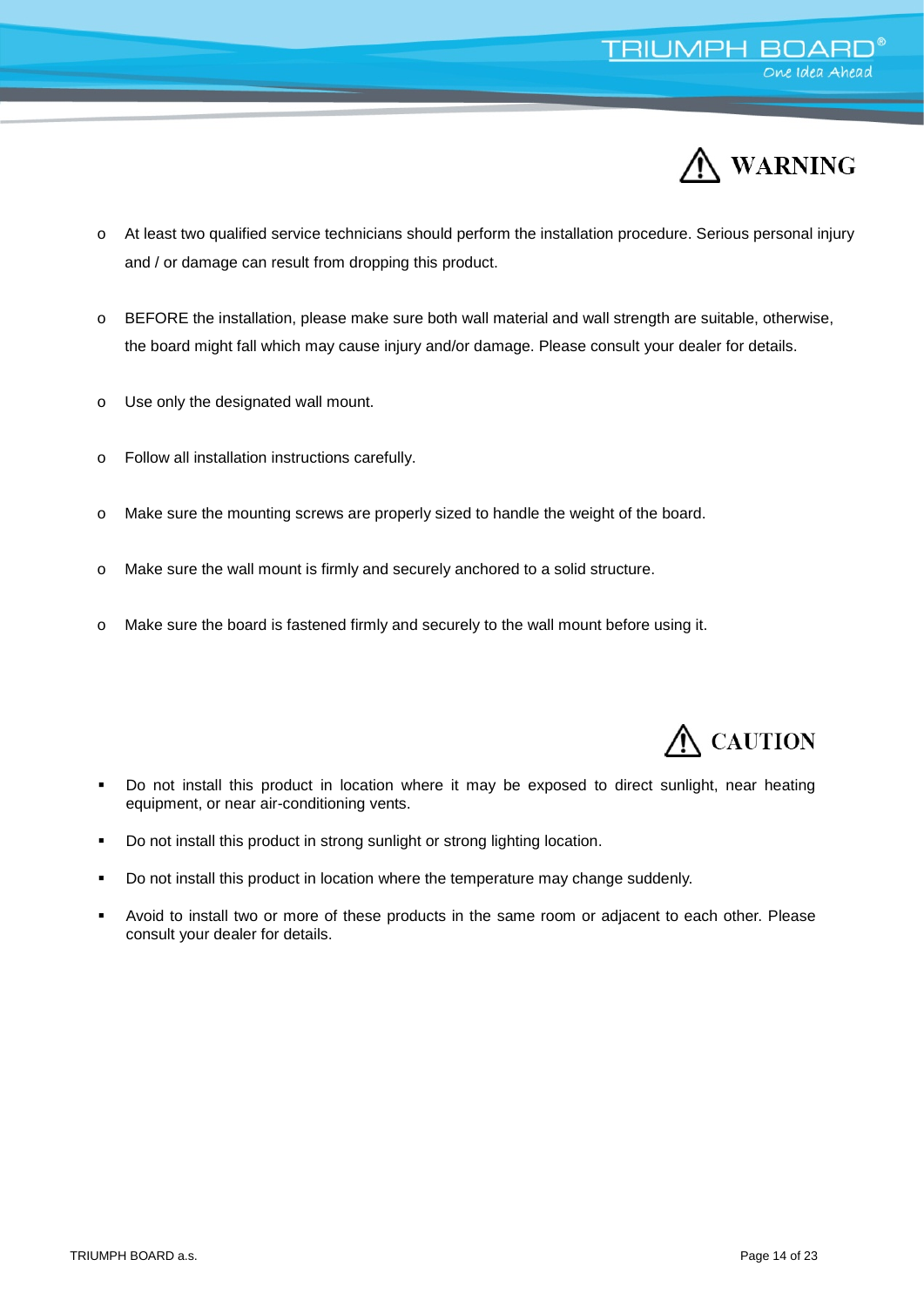# <span id="page-14-0"></span>**6) Driver Installation**

#### **Install Triumph IWB driver**

a) To run the driver Installation, double-click file

"TRIUMPH IWB Driver.exe".

Then click "Next" to install the software.



b) Choose destination location and click "Next" to continue.



c) Click Install



**TRIUMPH BOARD®** 

One Idea Ahead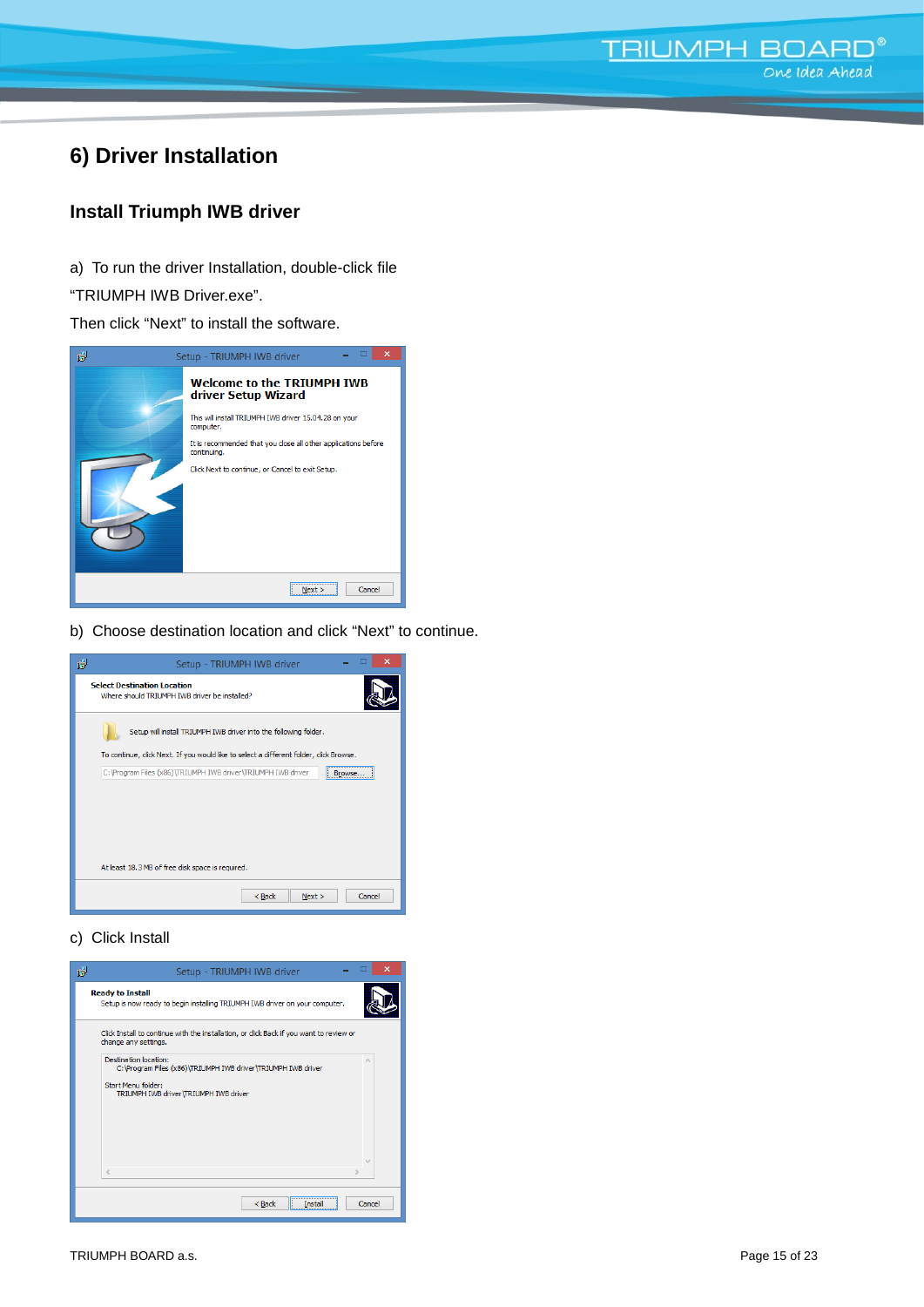d) Click "Finish" to exit upon the TRIUMPH IWB driver

has been successfully installed.



e) Connect your PC / laptop with the MULTI Touch by using USB cable (provided).

**TRIUMPH BOARD®** 

One Idea Ahead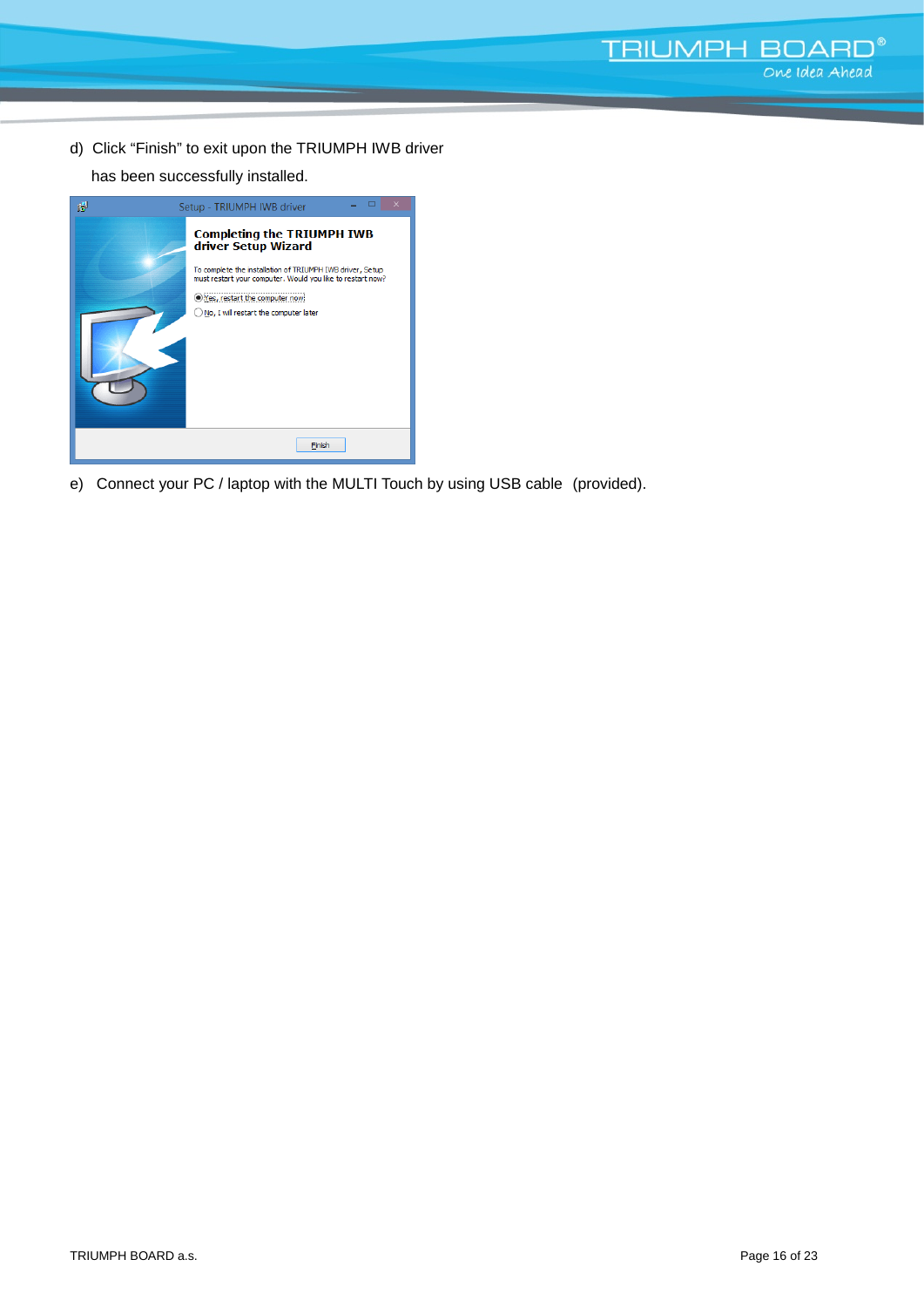# <span id="page-16-0"></span>**7) HW Installation**

#### **Connection**

User must have PC, projector, MULTI Touch - USB connect them as shown in the figure below.

## **MULTI Touch – USB cable – Computer**



TRIUMPH BOARD<sup>®</sup><br>One Idea Ahead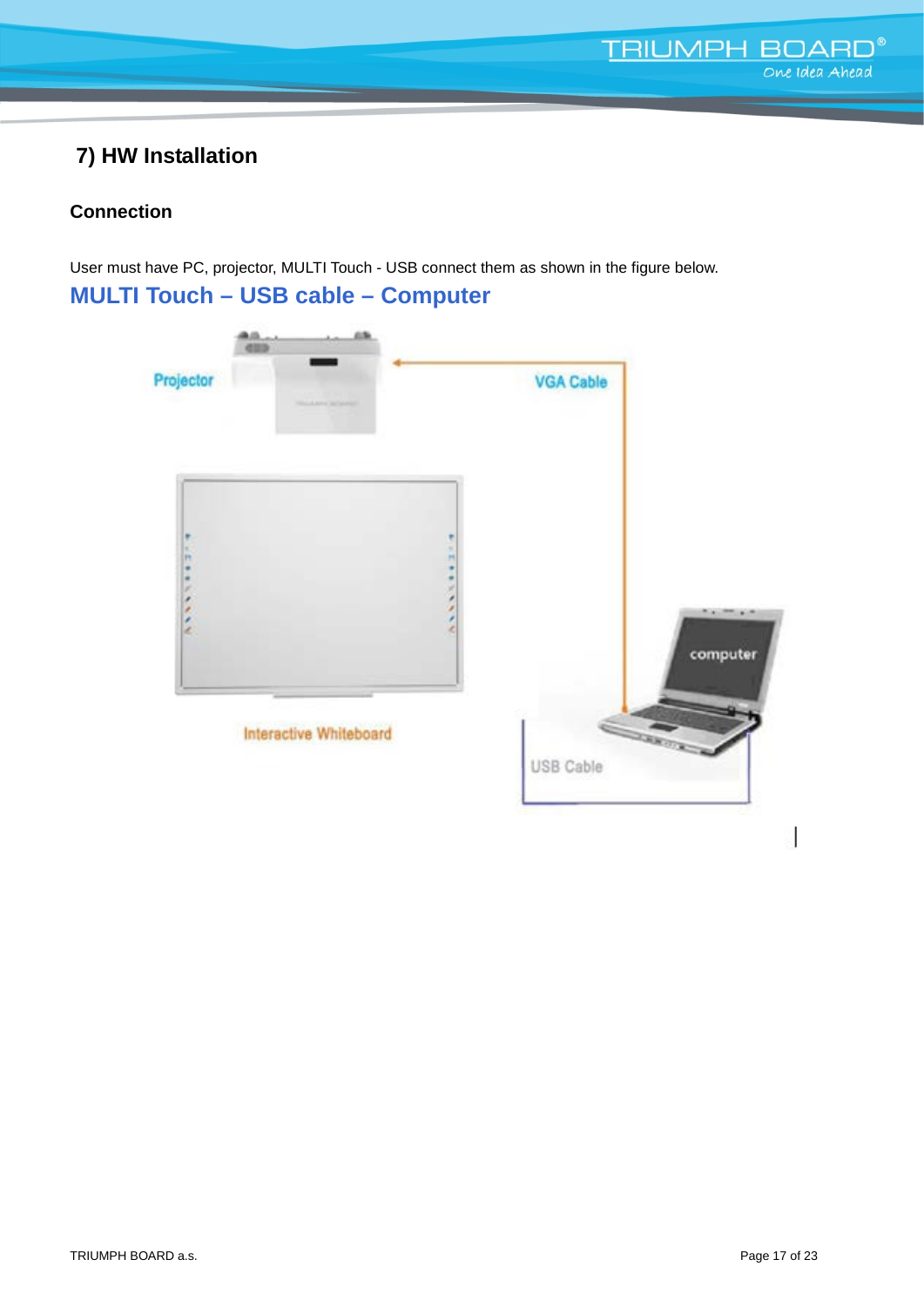

# **8) MULTI Touch Driver Configuration**

#### **MULTI Touch configuration Main Manual**

Right click the icon to show the Main Menu of MULTI Touch configuration.



#### **a) Calibration**

Calibration for MULTI Touch after first time installation or if the projector size and projector's position has changed.

Click the flashing cross to calibrate, press ESC to exit. Touch each coordinate accurately. The coordinates will be moved continually until the calibration is completed.

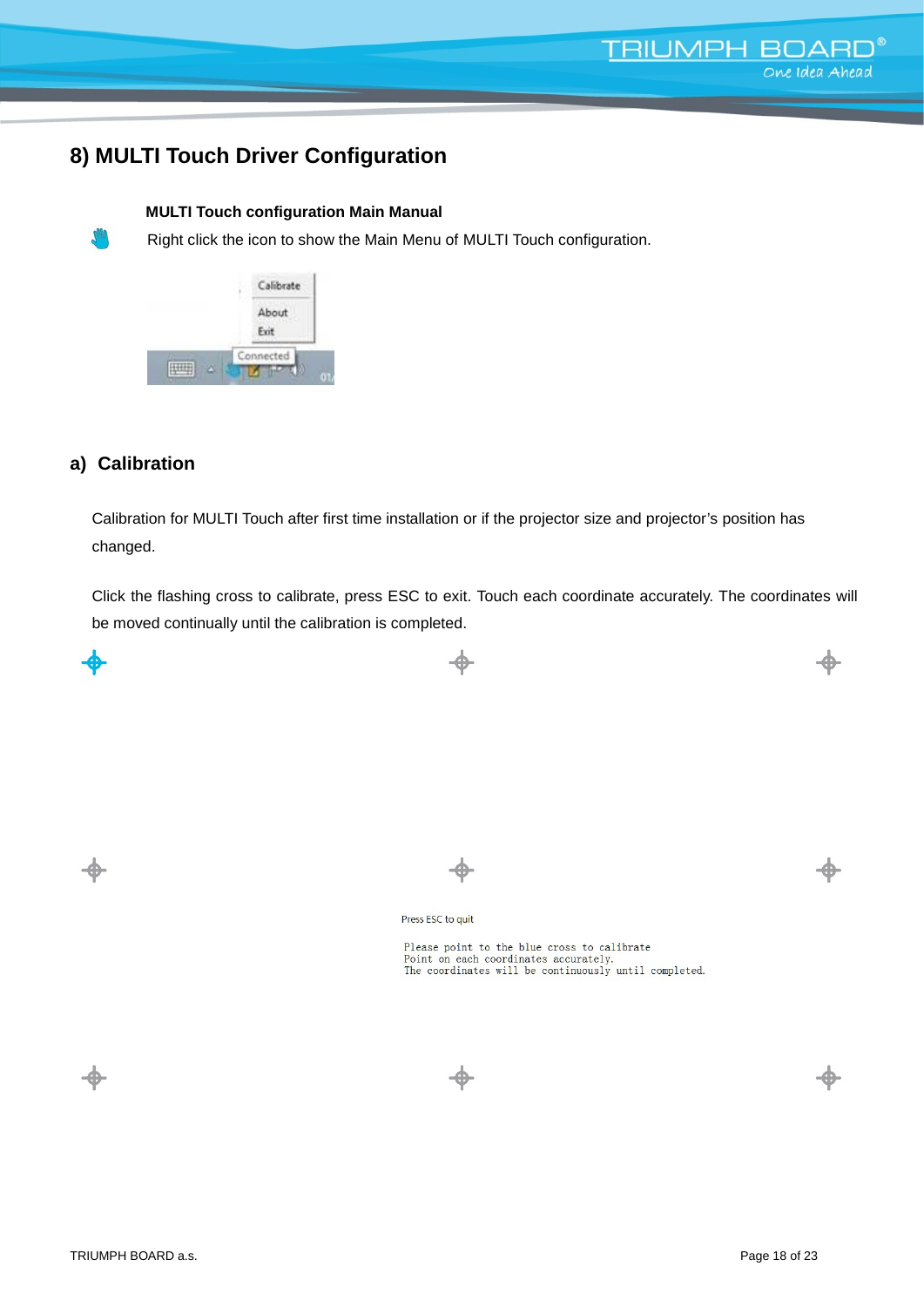#### **b) Settings**

#### **Device Information**

After successfully connecting the computer with the whiteboard, device information such USB driver version and firmware version info will be shown.



#### **Auto Run**

If user enables auto run, the MULTI Touch board driver will automatically start with each restart of windows.

If the MULTI Touch board is not used every day you can choose to disable auto run.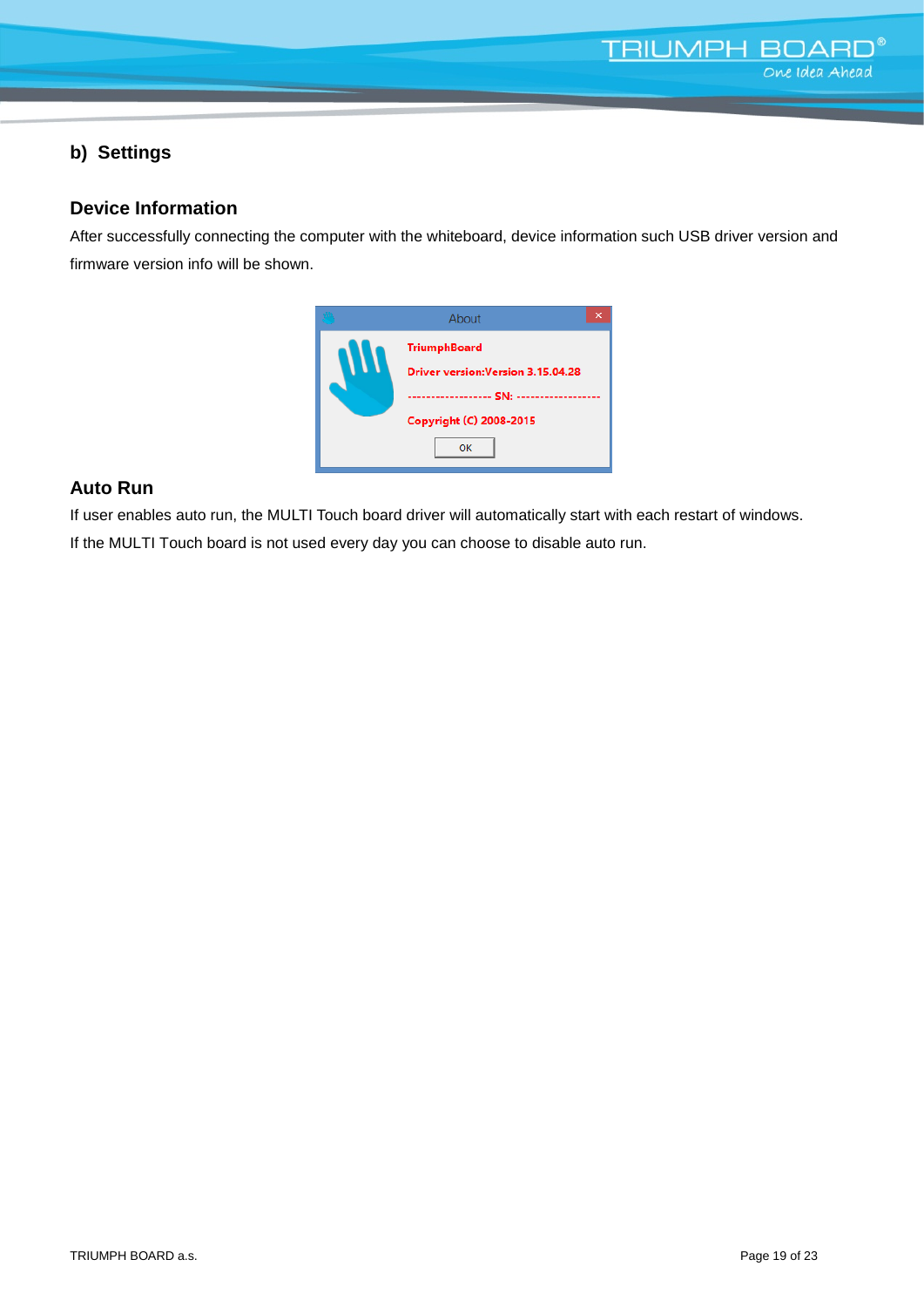# <span id="page-19-0"></span>**9) Hotkey Setting**

2 x 10 hotkey features are available in TRIUMPH CLOUD and RM Easiteach software for the user to set up. For the hotkeys to function properly only one Hotkeys Driver should run at a time, not both simultaneously. If both of the drivers (TRIUMPH IWB Driver and TRIUMPH for RM Driver) are installed and running, then before starting one of the programs please exit the Hotkeys Driver of the other program.

#### **Triumph IWB Driver**



Steps are as following:

Make sure that Triumph IWB Driver is running (Triumph IWB Driver icon is displayed in the system tray). If not, run it by double clicking on Triumph IWB Driver icon on your Desktop.

If TRIUMPH for RM Driver is running (TRIUMPH for RM Driver icon is displayed in system tray), click the right mouse button and select Exit to cancel it.

1) Click on Tools in main Triumph IWB Driver Program menu and choose Calibration Hotkeys.



2) Use stylus of MULTI to point to Hotkey cross icons according to where the blue cross is.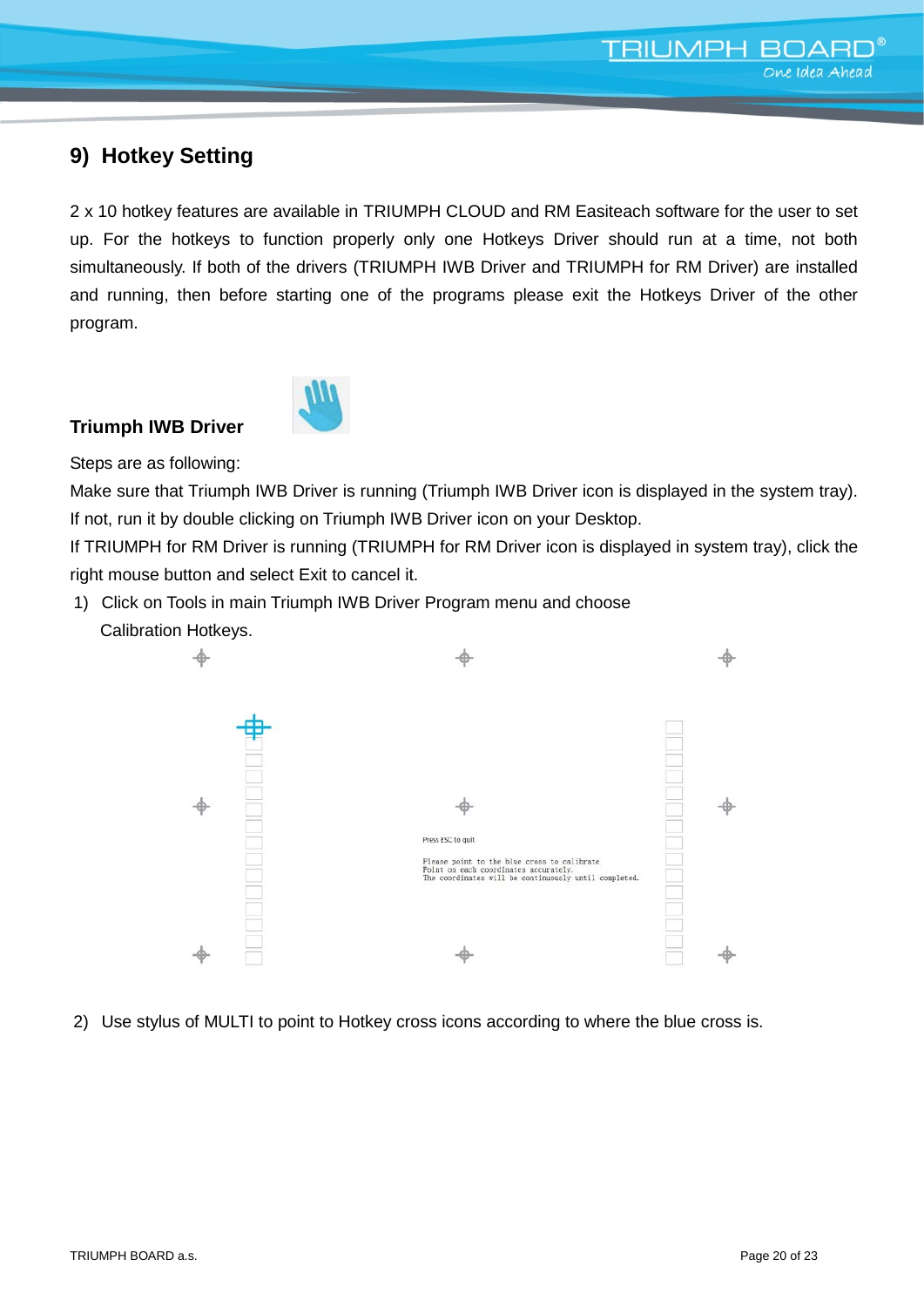#### **RM Easiteach**

#### **Installation of TRIUMPH for RM Driver**

Install the TRIUMPH for RM Driver by double-click on TRIUMPH for RM Driver.exe After installation run RM Hotkeys Driver by double-clicking on TRIUMPH for RM Driver icon on the desktop.

The TRIUMPH for RM Driver icon displays in Windows system tray.

Click the right mouse button in the toolbar to display a context menu.

Calibration steps are as follows:

Make sure that TRIUMPH for RM Driver is running (TRIUMPH for RM Driver icon is displayed in the system tray). If Triumph IWB Driver is running (Triumph IWB Driver icon is displayed in system tray), click the right mouse button or hold electronic pen on driver´s icon and select Exit to cancel it.

- 1) Put the Hotkey strip on both sides of the IWB according to the position indication on the board.
- 2) Click the right mouse button or hold stylus longer on TRIUMPH for RM Driver icon in the Windows system tray and select calibration.

è or PSC to mult

the nime cross to caiserate<br>cordinates accurately.<br>will be continuously until comple

3) Use stylus to point the corresponding blue cross to calibrate the Hotkey.

**Nivi Hotkey** Diriver

**TRIUMPH BOAR** 

One Idea Ahead



-4

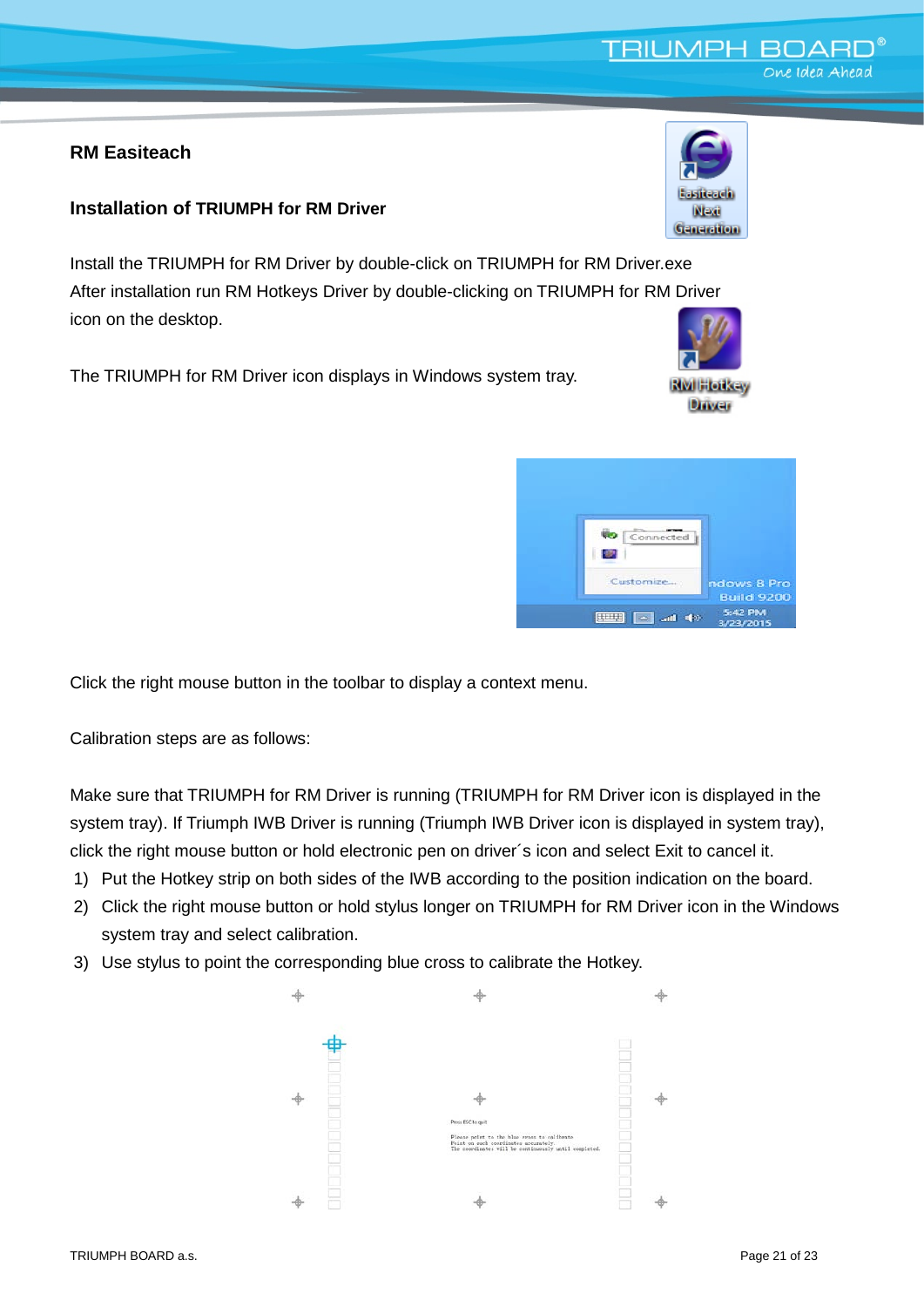$\overline{\phantom{a}}$ 

10) MS Office Annotations (only for Vista & Windows-7, 8)

Microsoft office Annotations toolbar will appear when the MULTI Touch board is connected with the PC

| $\Box$ n          |                                                                     | ਾਵ                 |                               |                       |                               | Dokument1 - Microsoft Word         |                         |                   | Nástroje rukopisu                                                  |                                                                            |                                             |                                        |                    |
|-------------------|---------------------------------------------------------------------|--------------------|-------------------------------|-----------------------|-------------------------------|------------------------------------|-------------------------|-------------------|--------------------------------------------------------------------|----------------------------------------------------------------------------|---------------------------------------------|----------------------------------------|--------------------|
| ا <mark>کا</mark> | Domů                                                                | Vložení            |                               | Rozložení stránky     | Odkazy                        | Korespondence                      | Revize                  | Zobrazení         | Pera                                                               |                                                                            | <b></b> .                                   |                                        |                    |
| ABC<br>Pravopis a | $\overline{\mathbb{S}}$ Tezaurus<br>gramatika <sup>a</sup> Fřeložit | Zdroje informací   | 8<br>$\frac{\text{ABC}}{123}$ | Now<br>komentář Další | <b>Odstranit</b><br>Předchozí | Rukopisný komentář<br>Pero<br>Guma | $\Rightarrow$<br>změn * | Sledování Bubliny | 画記<br>Konečný se značkami<br>Zobrazit značku *<br>Podokno revizí * | Odmítnout *<br>$\rightarrow$<br>D<br>Předchozí<br>Přijmout<br><b>Další</b> | <b>Since 1</b><br>razit zdrojov<br>Poroynat | $\Rightarrow$<br>Uzamknout<br>dokument | Zahánt<br>. akopis |
|                   |                                                                     | Kontrola pravopisu |                               |                       | Komentář                      |                                    |                         |                   | Sledování                                                          | Změny                                                                      |                                             |                                        | Rukopis            |



| Odstranit všechny<br>Jkopisné poznámky | pero | Kuličkové Popisovač Zvýrazňovač | Guma                 | Barva<br>÷ | Váha | Zavřít nástroje<br>rukopisu |  |
|----------------------------------------|------|---------------------------------|----------------------|------------|------|-----------------------------|--|
| Vybrat                                 |      | <b>Barvy motivu</b>             |                      |            | mát  | Zavřít                      |  |
|                                        |      | Standardní barvy                |                      |            |      |                             |  |
|                                        |      | S.)                             | Další barvy rukopisu |            |      |                             |  |